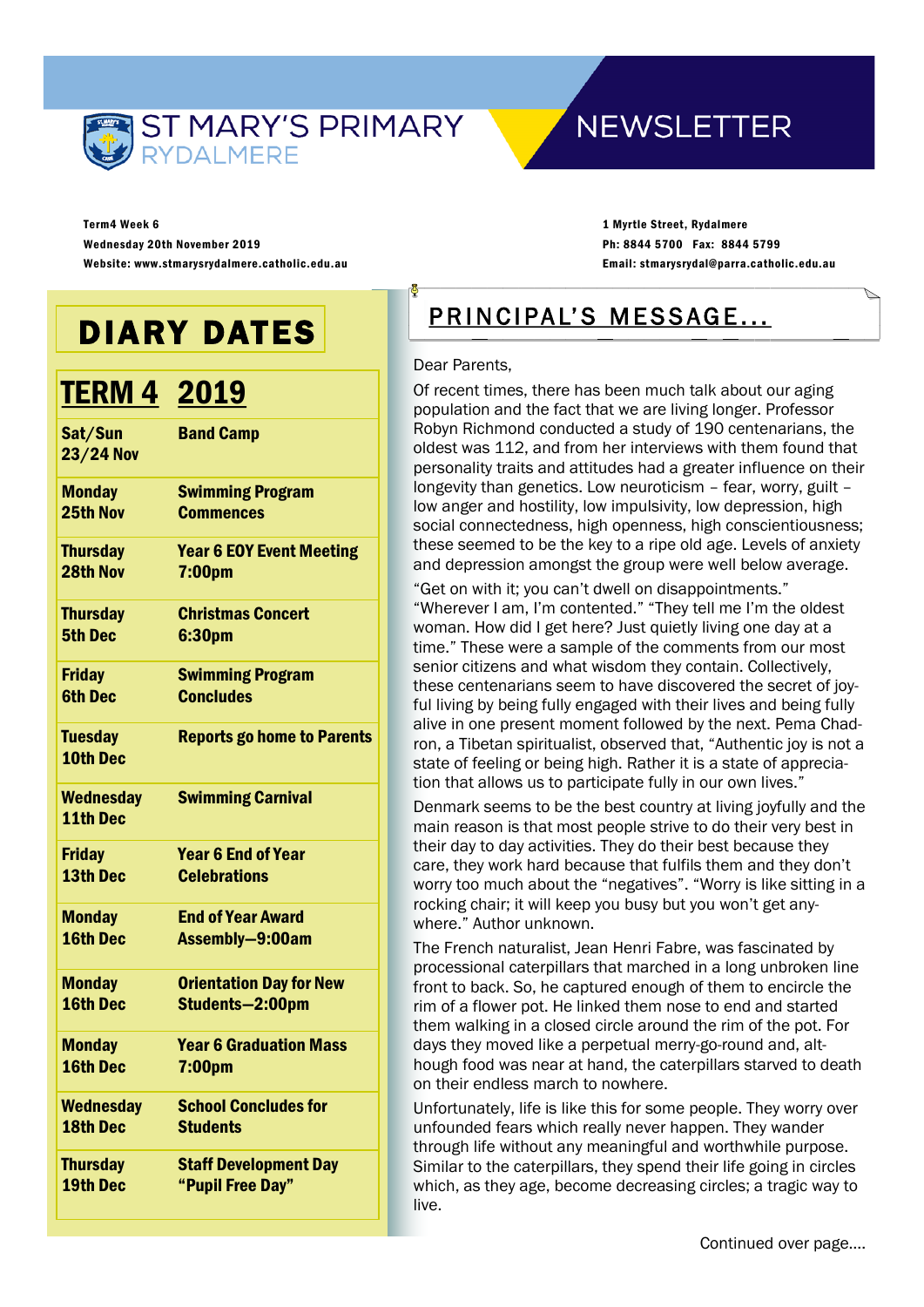### St Mary's Newsletter……

### CONT FROM PRINCIPALS MESSAGE...

Joyful living is the result of being totally accepting of our present moment. Whenever we project ourselves away from our present moment and seek happiness in another time or place, we leave joy behind. When all parts of our life fully embrace where we are right now, we can't help but be joyful. When Jesus spoke to his Apostles and said, "These things I have spoken to you that my joy may remain in you and that your joy may be full" John 14:11. he was speaking through them to us.

Again, when Jesus said, "Until now you have asked nothing in my name; ask and you will receive that your joy may be full" John 16: 24 he is stating that he wants us to be full of joy. Jesus is inviting us to call on his name to draw on the resources of God for anything we need to help us to live joyfully. Living joyfully is a work in progress throughout our lives. So, "Get on with it; you can't dwell on disappointments."

#### "*Lord, we pray for a personal encounter with your words, 'Well done ... enter into the joy of your Lord'." Matt. 25: 23.*

Peace and Best Wishes. Richard Blissenden PRINCIPAL



| BIRTHDAY<br><b>CELEBRATIONS</b>                                        |                    |
|------------------------------------------------------------------------|--------------------|
| November 20                                                            | Serena G           |
| November 21                                                            | Olivia M<br>Luca B |
|                                                                        | Chloe M            |
| November 22                                                            | Brianna W          |
| November 24                                                            | Christos C         |
| November 26                                                            | Caspian L          |
| November 27                                                            | Ayva-Rae Y         |
| November 28                                                            | Daniel B           |
| November 29                                                            | Torie S            |
| December 1                                                             | Olivia A           |
| December 3                                                             | Lorelai T          |
| We would like to wish all of these children a<br>very happy birthday!! |                    |

### SCHOOL SURVEYS

Thank you to those families who responded to the After School Programme survey - there were 10 families that responded and all were supportive of having some form of After School Programme in 2020. We will investigate and report back in the new year. There is currently a Uniform Survey out and we welcome feedback on our uniforms - there is another copy of the survey included with this newsletter.

# 6 QUESTIONS IN 60 SECONDS...

### Did you know the following about Mrs Violaris?

What is your favourite thing about working at St Mary's? *My favourite thing about work*ing at St Mary's is the sea of smiles I am greeted with each day. It is a wonderfully caring and *supportive community that is a constant reminder of why I chose to become a teacher!*

What is your favourite book, song or movie? *Pride & Prejudice- the book AND the movie!*

Do you have any pets? *No pets. I had a fish once. It didn't end well. Now I stick to plants.*

What hobbies do you have? *Many! I go to Pilates classes, I play and coach netball, I love jigsaw puzzles and also meditate daily.*

If you could travel anywhere in the world, where would it be? *Croatia. It's at the top of my list!* 

What are three words that best describe you? *Dedicated, patient, strong*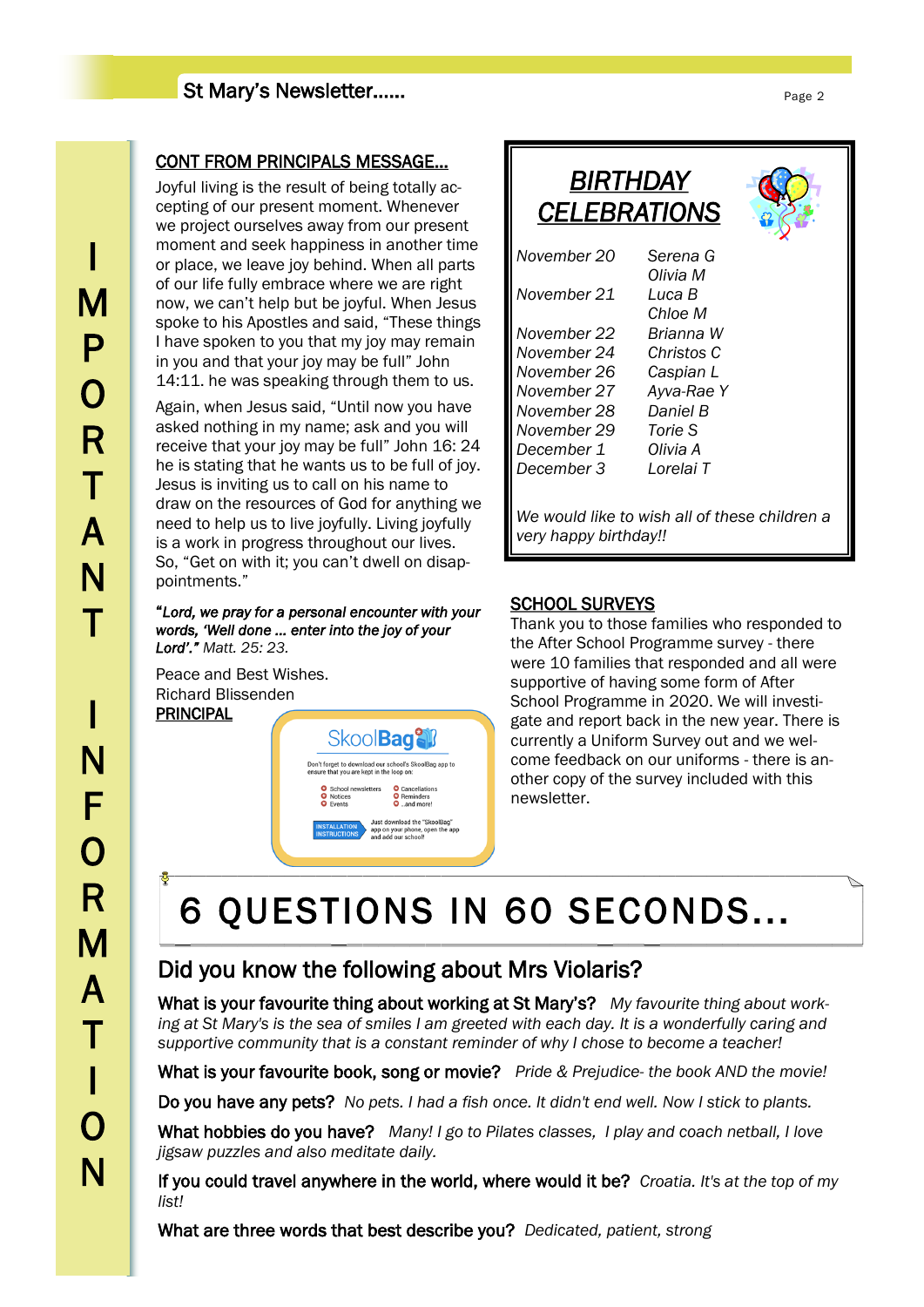# FROM MR BLISSENDEN...

### CHANGE OF HOME OR EMERGENCY CONTACT DETAILS

If you have any changes to your home or emergency contact numbers, please contact the school office as soon as possible. In cases of sickness or emergency, it is important that we have the correct contact details for your child(ren). You can also update your details via the school's skoolbag app under the Parent eForms tab.

### TEACHERS ARE LEARNERS TOO

This week our staff engaged in a full day of Professional Learning on the new Personal Development, Health and Physical Education Syllabus led by Mrs Atkinson. Recently our Kinder, Year 1 and 2 Teams continued their professional learning in Mathematics, presenting to other schools the work they have been engaged in over 2019. Additionally, staff have attended finance and administration training, continued some Professional Learning in Project Based Learning and attended mandatory Child Protection training.

### THE IMPORTANACE OF ATTENDING EVERY SCHOOL DAY

A reminder that students need to arrive 'On Time For Ten To Nine" every school day. There is a clear expectation that students will attend school every day up to and including Wednesday 18th December. Leaving school early or arriving late disrupts the learning of your child and the other students in the learning space. During 2019 our attendance rate has been very good – we are very thankful to our community for your continued support and efforts in having the children here every school day.

### E-SAFETY

The Australian Government Office of the Children's eSafety Commissioner has provided this website that offers valuable information to parents about social media sites: <https://esafety.gov.au/esafety-information/games-apps-and-social-networking>

### ARE YOU LEAVING THE ST MARY'S SCHOOL COMMUNITY AT THE END OF THIS TERM?

If your child is leaving St Mary's please:

- Ensure all Library Books are returned to the Library.
- Return all Reading Books to the class teacher.
- Ensure that all school fees have been paid in full see the ladies in the office.
- Collect all of your child's exercise books.
- If you will not need your child's uniform, school bag or library bag you can donate them to the school.
- Notify us in writing of the name of the school your child will be attending, new contact details and the date of their last day at St Mary's (a government requirement).



- 5L Dominic J & Jireh S
- 5V Kayla G & Ayva-Rae Y
- 6E Mathew C & Liam S
- 6KB Blake W & Joel H



- 
- 4J Jackson H & Lorelai T
- 5L John-Paul A & Stella N
- 5V Lucas L & Luke P
- 6E Joshua G & Leah K
- 6KB Max D & Emma A